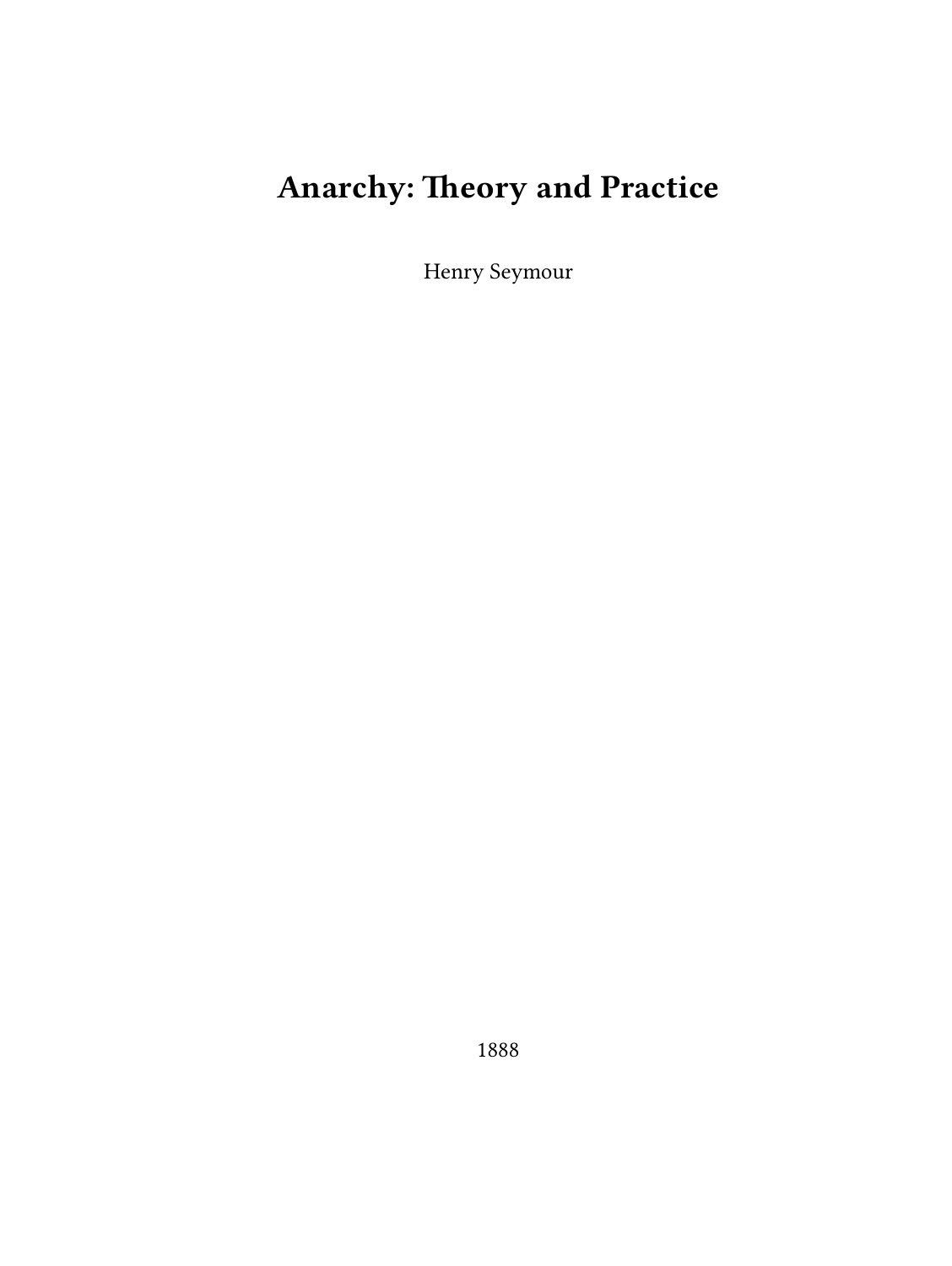# **Contents**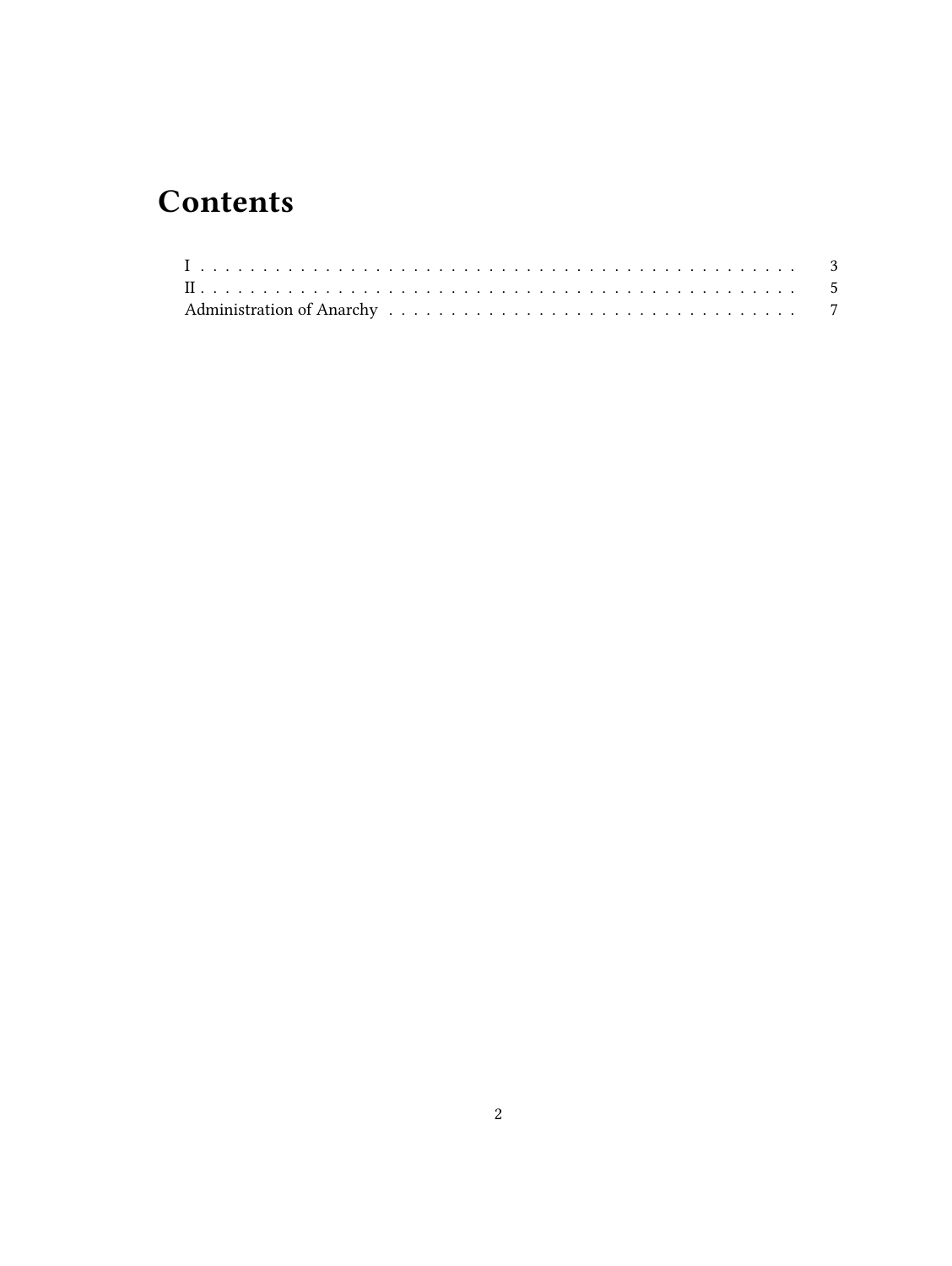"All Nature's elements are common rights, The light, the air, the ocean and the soil: Who's cheated of his rights can owe no duties; Him whom no law protects, no law can bind; – The social compact was not made for him; And just resistance is the right of slaves." HEIGHTON<sup>1</sup>

### <span id="page-2-0"></span>**I**

Anarchy! That dreadful word. What can it mean? Well, if we take the literal description of all the common place chatters of Church and State; if we listen to the logic of the hypocritical hirelings of the pulpit, platform and press, Anarchy is but another name for social chaos and the annihilation of civilisation. But let one of our side speak, and give the reasons for the faith that is in us; and, although we do not expect to be received with open arms as the saviours of society, we *do* think that the popular instinct of justice will not condemn us unheard, – and in seeking the sympathy of all those who love justice and liberty with all their hearts, we do not hesitate to declare our demands.

The political theory of Anarchy is absolute individual liberty – its economic substance is that of socialism. We contend that the individual has two distinct spheres of life; one in which he is entirely independent of others, and can preserve his autonomy intact: the other, in which he is compelled, by the present circumstances of his capacities and needs, to enter into an understanding with his fellows, and in which he unites his interests and aims to those which correspond his own. This latter sphere can only constitute the nature of a CONTRACT, and the conditions of a contract are essentially *free*; otherwise there is no contract. The province of politics, then, which is the science of government properly speaking, and which is incompatible with freedom, is outside of and diametrically opposed to the true constitution of society. The "social compact" can only be equitably established on the conditions of voluntary co-operation, and not, as we see today, on conditions of class antagonism and political supremacy. Anarchy, therefore, is the condition of the social contract, which implies the utter negation of all assumed and usurped authority, all political government, all man-made, that is, class-made laws. Government, resting ultimately on the right of the majority to rule, is consequently, both in theory and practice, the denial of the rights of man.

We have seen that Anarchy is synonymous with liberty alone. We affirm that anything short of *individual* liberty is only a conventional restriction of liberty, that is to say, slavery is disguise, the worst of all slaveries. But how far may human action be said to be compatible with individual liberty? To what extent is the limit of liberty? What is the gravitating centre between one individual's liberty and another?

The only limitation to the sphere of the individual's liberty action set up by nature and necessity is the *equal* recognition of every individual's claim to the same right. In fine, liberty must be curtailed only just where personal liberties clash, in which case, equity demands a recognition of an equality of rights.

<sup>&</sup>lt;sup>1</sup> Editor's note: Probably Philadelphia journalist and labour activist William Heighton (1800-1873).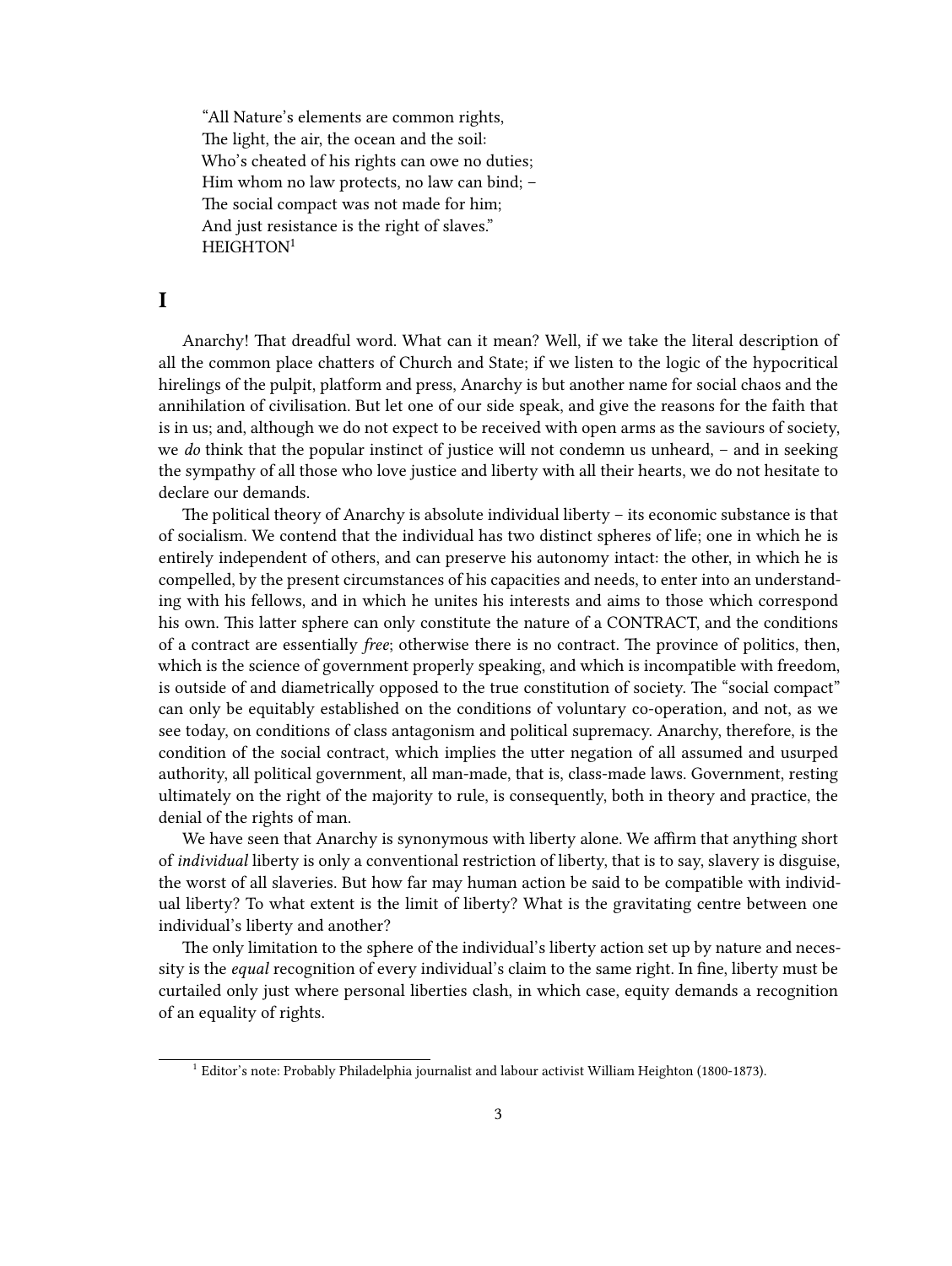Society has ever been the enemy of liberty, although existing professedly in its defence. Every individual is a distinct organism, and the indispensible condition of happiness – the goal of civilization and life, – is liberty; the eradication of the laws and all those artificial obstacles that prevent the individual achieving his highest development, and fulfilling his destiny in entire accordance with his particular individual conditions.

As I have already remarked, the political theory of Anarchy is absolute individual freedom; its social and economic doctrine that of equality of rights. That is to say, where possible, unlimited liberty shall prevail; but where the demarcation line between the individual's personal and social relations commences, then *not* government, which is inequality and despotism, but EQUALITY shall constitute the only condition of social order.

Government and slavery are the same in purpose and effect. Grotius denied that human power was ever established for the benefit of the governed; but he cited slavery as proof. The claim of government is no other than the claim of the superior right of the strongest. In the sphere of social science this claim is inadmissible. It is the claim of the unintelligent and irresponsible brute, which is outside the social scale. It is but the password of privilege. For what kind of right is it which perishes with the force that gives it existence? If it be necessary to submit to superior force, obedience is by no means a duty.

Anarchy is the affirmation of equality. But by equality we do not mean an artificial "leveling" of natural capacities or any such absurdity as that, which political charlatans incessantly endeavour to fasten upon us to their own ulterior and dishonest interest. Equality, of course, in a social sense, simply means equal *rights*. And equal rights means the abolition of monopolies. No wonder the monopolists and their hirelings and dupes have discoursed so long and loudly on the "impossibilities of equality". Equality is the death warrant of a society of thieves.

Monopoly is due to the exclusive enjoyment of those natural resources of life which are legitimately the patrimony of all. The only natural objects of ownership are labor-products – the only equitable title to ownership is labor. The legal institution of Property entirely ignores ethics as a basis, and formulates monopoly as its cardinal principle. Property, therefore, as Proudhon said, is an equivalent of robbery.

The monopoly of land and capital, which constitutes the legal theory of property, is maintained by the law alone. Law, to be sure, is the generic term for all the various factors of politic administration which enable the few to secure those special privileges and artificially fostered advantages that enslave the many. Having an exclusive possession of the means of production and exchange, the monopolists are able to dictate terms to the many who, in a state of semicivilization, have to submit to ensure and perpetuate a miserable existence in common with the lowest type of beast of burden, these terms being of course that they (the monopolists) shall be permitted to revel in a life of luxury and extravagance without having to perform any labor at all. The law in its relation to property, with its hypocritical pretentions unmasked, then, may be said to constitute solely the civil and military hirelings of the State. Thus, the workers are taxed up to about three-fourths of their earnings to support a comparative handful of thieves (and labor alone is capable of being taxed), as well as a huge army of other parasites maintained expressly to terrorize labor into submission and prevent their righteous repudiation of those infamous obligations which have been imposed upon them without their consent. Of course it will not be conceded by the capitalists that a soldier's occupation is not the national defence, or that modern patriotism, from a statesman's point of view, has anything in common with an interested purpose to collect interest on bonds. The national defence is the everlasting subterfuge. But were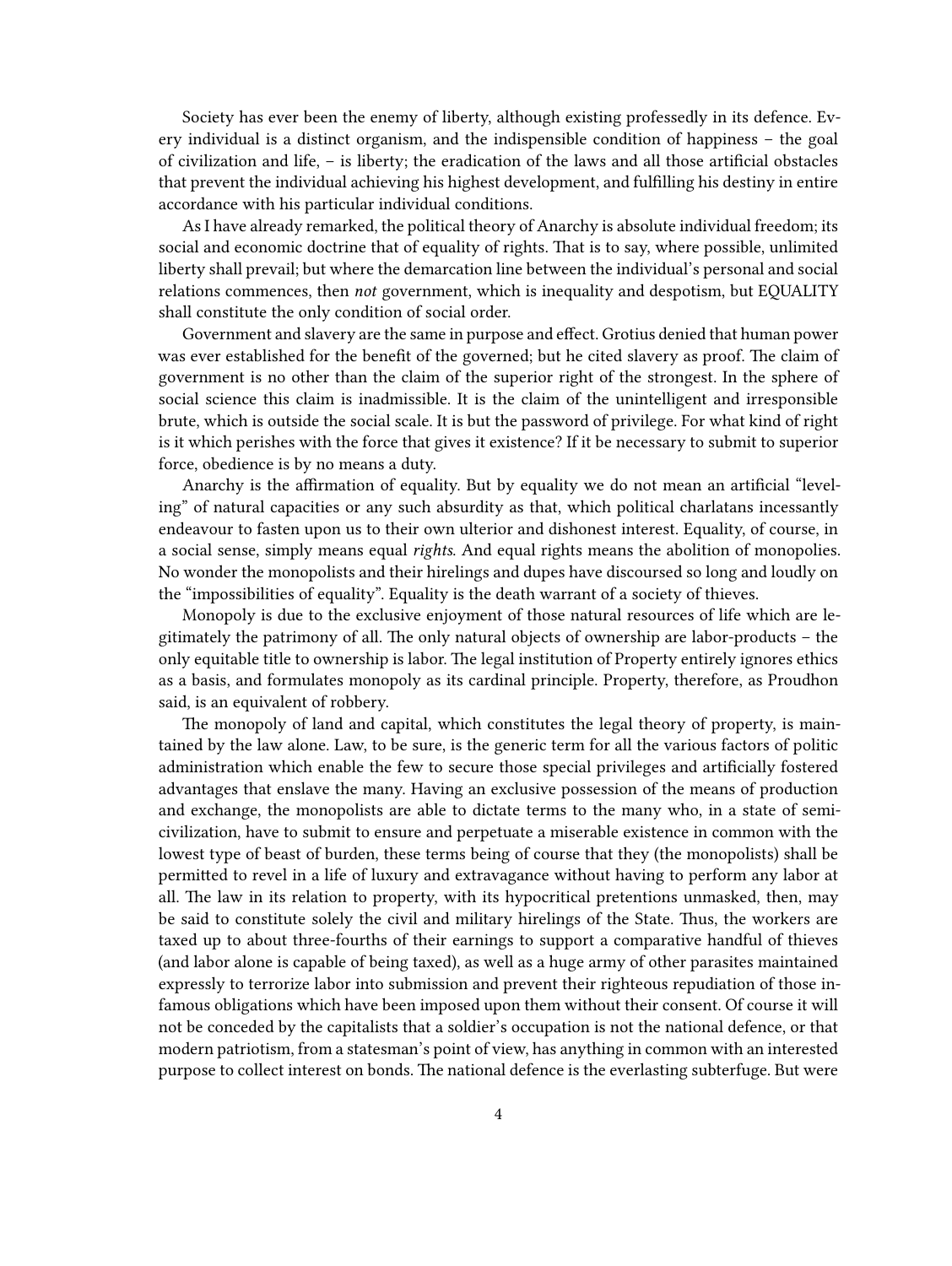all governments engaged in their own defence, the defence, obviously enough, would be totally and superfluously unnecessary.

The conditions of the so-called contract which monopoly imposes are known as Rent, Interest, Profit and Taxes. Now, land being naturally free to all comers, occupancy is a right against any privilege of property – all having an equal right of occupancy, possession thus varies with the number of possessors – monopoly, that is, property therefore fails to establish itself. Rent of land is consequently a tax on the right to live.

Interest, such as house-rent, rent for the use of machinery, use of money, etc., naturally arises out of the monopoly of the land. No sane person would hire a house or let himself out on hire to another were it not for the fact of his being prevented from becoming a proprietor himself through the imposition of the rent of land. For in rent and wages he is fleeced of a hundred times the value, during the average life-time, of the house he lives in, and the machinery he uses solely for his employer's benefit. Give to all the right of free and natural access to the soil, and none would want for the needs of the hour.

As to money, it only assumes the representation of wealth; money can therefore possess no right beyond the quality of which it stands as exponent, and having no inherent power of increase, interest is extortion, because it is the *rent* of money, which should be as free as any other element or condition of commerce.

Now concerning profit: labor alone (excepting, of course, bequest, following from a labor title) constituting the only equitable title to labor-products, capital, which has no more inherent power of increase than has money (money being, in fact, an element of capital), it follows that *profit*, which is derived through the legal, that is, arbitrary and artificial monopoly of the markets as well as the means of production, is plunder, pure and simple. With free land, free labor, and free competition, there would be little left of the monopolies and injustices that rest on human laws alone for their actual existence and support.

In the majority of instances, even where Anarchy has only been received as a disagreeable doctrine, *taxes* are collected by open terrorism if not paid under protest. Taxes are undisguised blackmail. The suggestion, offered to any but children that the State renders anything like an equivalent in return for what it takes, never fails to provoke a smile. All are conscious of the fact, if too cowardly or contemptible to confess it, that taxes are but the bribes and fees with which the workers are forced to feed the institution on the State, whose sole function is to torture or exterminate those brave and rebellious spirits who object to be bled by and righteously resist the leeches of Rent, Interest and Profit.

By the law, then, monopoly is maintained.

#### <span id="page-4-0"></span>**II**

We have seen the irreconcilable conditions of freedom and slavery, of riches and poverty, are entirely due, not to individual thriftiness, laziness, and the like (which are merely aggravations of unjust conditions), but to the very conditions of the organization of society itself. We may now consider the *solution* of the social problem.

We have seen that the law is the rivet that binds the workers to the monopolists; that Anarchy, the negation of law and the expression of equal liberty, is the only rational remedy. Let us consider, then, how the remedy may be applied; how Anarchy can be put into practice.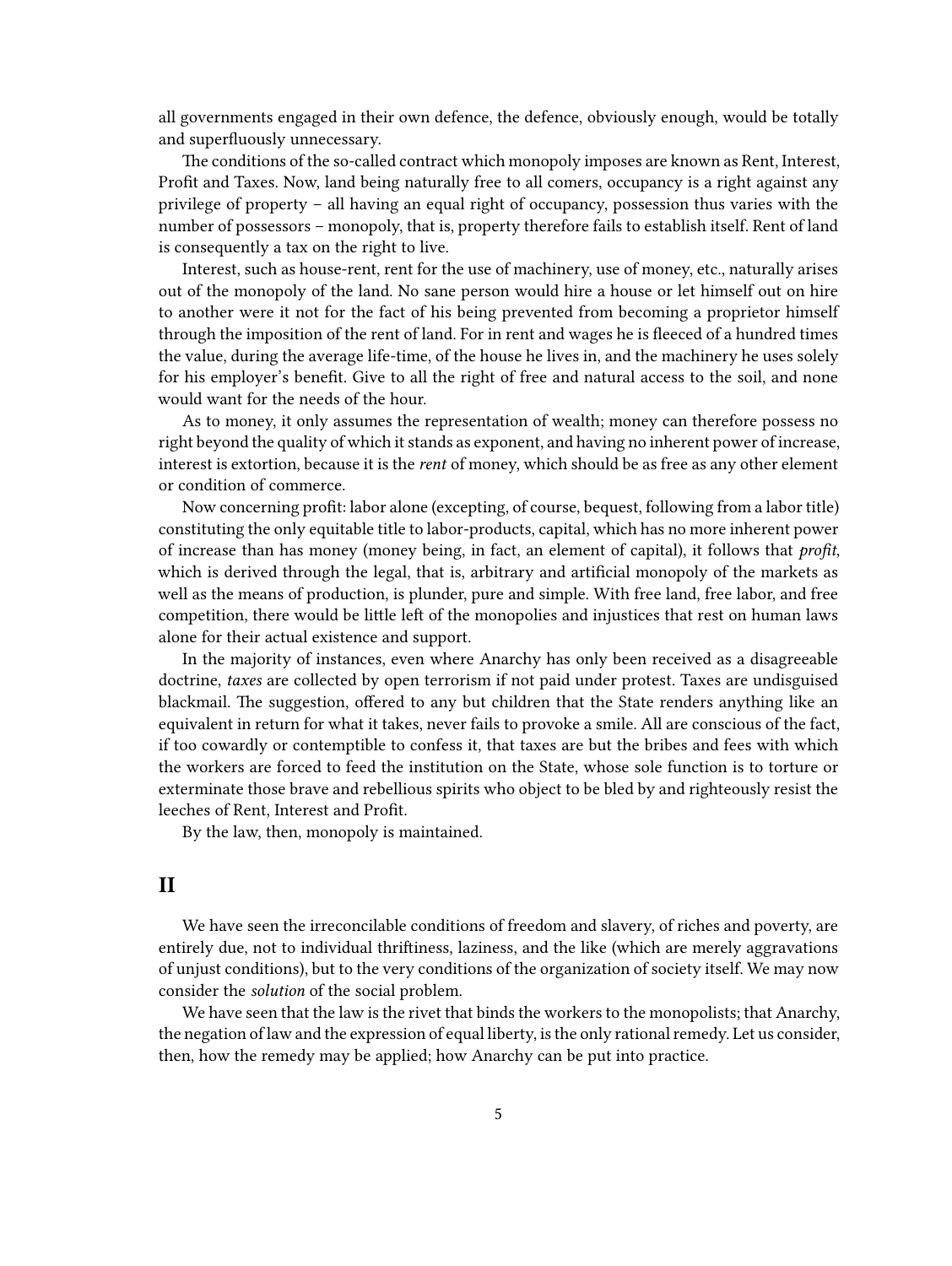I will first incidentally dispose of an objection which has done good service in arresting the revolutionary aspirations of the people. It is the time-worn cry that if the privileged order becomes startled by manifestations of rebellion and turbulency on the part of the toilers in opposition to the iron grip of their despoilers, all capital will refuse to invest and will be driven out of the country to find new fields or enterprise and exploitation, thereby reducing the workers to a condition of absolute destitution and despair. Now, nothing could serve the true interest of the social revolution better than to sufficiently scare the capitalists clean out of the country, and off the face of the earth, for the matter of that. It is a fraudulent fiction that *capital* would go with them; or capital, or rather, such capital (namely free capital) as would be requisite to work an equitable organisation of Society, would be naught else but labor alone. Capital, under all circumstances, is merely the result and the creation of labor, and the idea of the productivity of capital *per se* is a delusion and a sham.

You remind me of the necessity of machinery, do you? Ah, if you would cease to eternally trouble your head about what little you know of the laws of necessity, and devote a simple, common-sense thought to ECONOMY, you might perceive that machinery (until the workers could save sufficient to possess their own machinery, it then being a clear gain to them) is *not* a necessity at all, excepting under the *capitalistic* process of production, where it is necessary to pile up pyramids of wealth and wickedness out of the misery of the masses for the will and whim of a parasitic race of Shylocks whose selfish independence can point to no better claim or title than that of insatiable avarice and greed.

We have realised that the ballot (which can at most merely be the tool of the majority) is useless; that the rule of the majority must necessarily be opposed to the only real liberty, individual liberty. Political methods, therefore, are out of the question. And revolutionary methods are alone in order, because the only alternative left to us.

What do I mean by revolutionary methods? Well, the word carries its own meaning, implying a radical or fundamental change in constitution. It is not necessarily a resort to isolated or universal violence, because the ballot and political tactics generally have produced unavailing. Force is or never need be more than incident to revolution. It is no necessary counterpart of it. In fact, aggressive revolution is only political method disguised. It would be suicidal to employ the "resources of civilization" unless the effective majority of the people were sympathetic with such agencies of deliverance, for the first attack would crush nothing but the popular aspiration and reduce it to reaction. And yet, when the time arrived that popular sympathy sided with rebellion through the agency of economic education, there would exist no need for the employment of such tactics at all, for the popular sympathy alone would suffice to render the revolution an accomplishment.

We must, then, henceforth guard against the errors and failures of history, and look to education and to the organisation and development of economic revolution for the realisation of our millennium.

In the evolution of economic revolution, what methods are in the order of progress? The first move in the direction of Anarchy would naturally assume the shape on an Organization of CREDIT, LABOR and EXCHANGE. This will have to be initiated by a considerable number of individuals who are willing to co-operate their labor, and to produce for themselves. They will thus obviate the necessity of having to submit to the monopoly of the market in the regulation of their productions and prices, putting an end to profit, the full price going to the producer as wages. Producing for themselves in this way, they also obviate the need of using a currency monopolised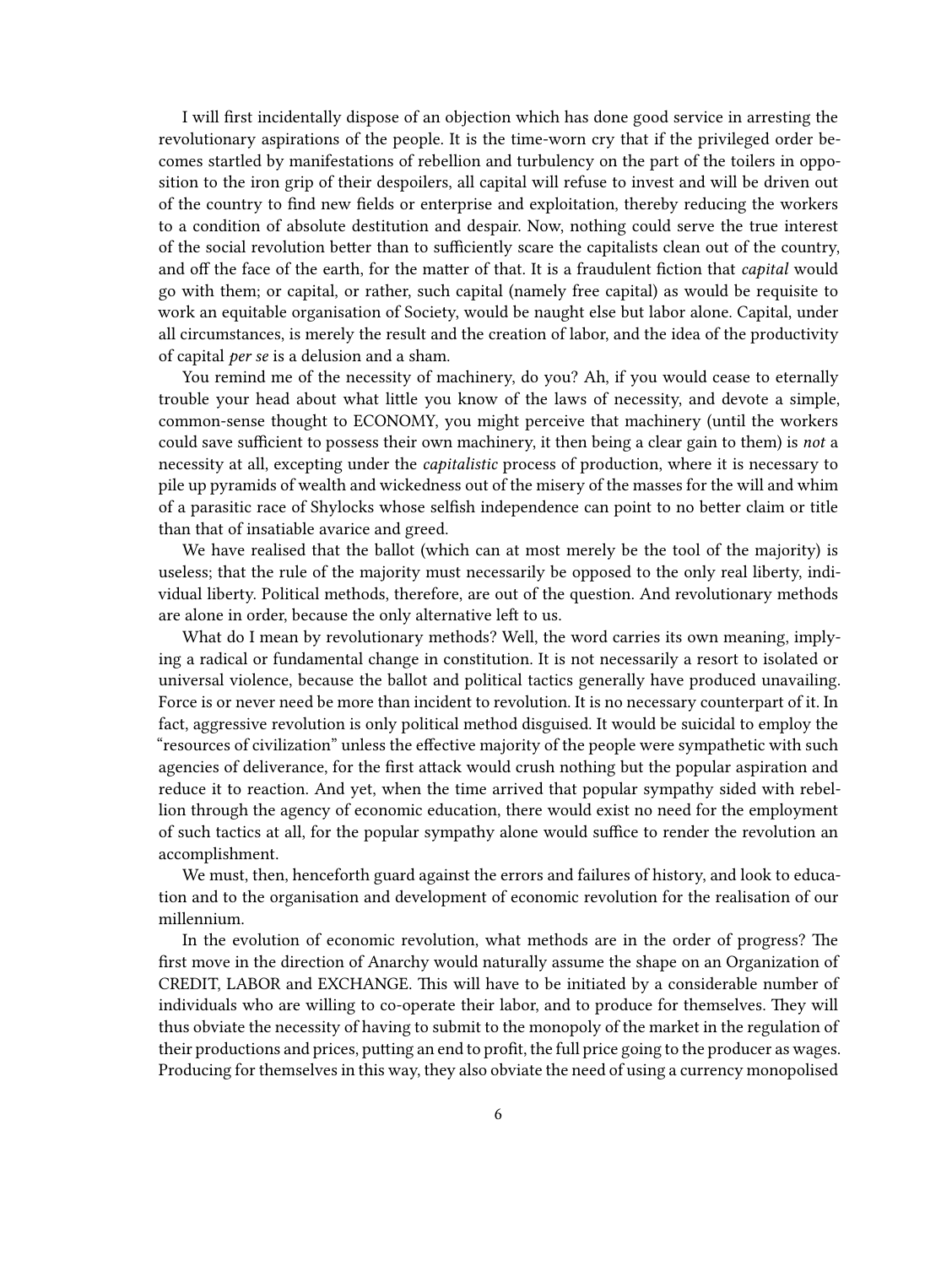by law, adopting a recognised currency of their own issued as required and guaranteed secure by the Organization. This means the wind-up of interest, because it would be a FREE CURRENCY. Further, this would promote instead of obstruct trade as the State currency does today.

The next step would be an organised resistance to the landlord, – a flat refusal to pay rent. If this is done on a sufficiently grand scale, the State would collapse of itself. The State, that is, the taxes, existing only in the capitalistic interest, would no longer have a reason for existence, and the abolition thereof would be brought about by the simple agencies of absolute free trade.

# <span id="page-6-0"></span>**Administration of Anarchy**

It is often contended that the average individual is not fit to live in a state of society without the policeman's club as its emblem, and that, until he is sufficiently civilised, there would be needed an organised defence of individual liberty. Against which we do not demur.

Protection against invasion of liberty and the legitimate rights and advantages that naturally accrue from recognition thereof, may be secured in a much more effective and cheaper way by a voluntary co-operative organisation of Insurance than could be possible under the administration of government, with its constitutional antagonism of interests. It is proverbial that the laws create more crime than they prevent; in truth, all the crime that exists is but the product of laws.

All experience testifies that there has been a diminution of crime in the corresponding degree in which freedom has been permitted to prevail. Crime, as defined by the laws, is merely violation of the laws, not of freedom, the laws themselves being the generator of the disorders that exist in society, and which would be totally eradicated were the laws themselves abolished, that is, the influence of the greater evil than good which they unquestionably exert. For every law, that ostensibly exists to punish a given crime, has its logical counterpart in some other law which makes criminal a social necessity. Abolish one, or a certain set of laws, and the necessity for the rest remain. Abolish them all, and no need for any will exist.

The demand of the hour, we must conclude, consists in the establishment of an association or institution, local, national or cosmopolitan, which can ensure the benefits of protection minus the disadvantages and evils that are inseparably connected with the administration of political government. Government has failed, and must forever fail to administer justice (which is simply the theoretical and practical recognition of Anarchy), its own existence being due to a disregard and flagrant denial of justice. Government is the enemy of liberty and order – the eternal enemy of all except the privileged class of the people.

The first experiment in the initiation of an Organization of Protection to Person and Property (the word property does not correctly define my meaning, but a consideration of the context will enable me to be understood) might rationally assume the shape of a non-profit-making Insurance Company, to the working capital of which its members (those who need, and are willing to pay a fair equivalent for, protection – competition with these associations reducing cost to zero, and patronage being ensured only be effectiveness) would contribute a periodical premium, the expenditure thereof supporting a commercial, not a political, police (whose powers would only extend as far as voluntary consent allowed); and to form a fund out of which property stolen could be replenished in the same way that Fire Insurance societies replenish property that is destroyed by fire. The guard against fraud would consist in the fact that the organisation would be a non-profit-making concern, each member thereby having an interest in individually prevent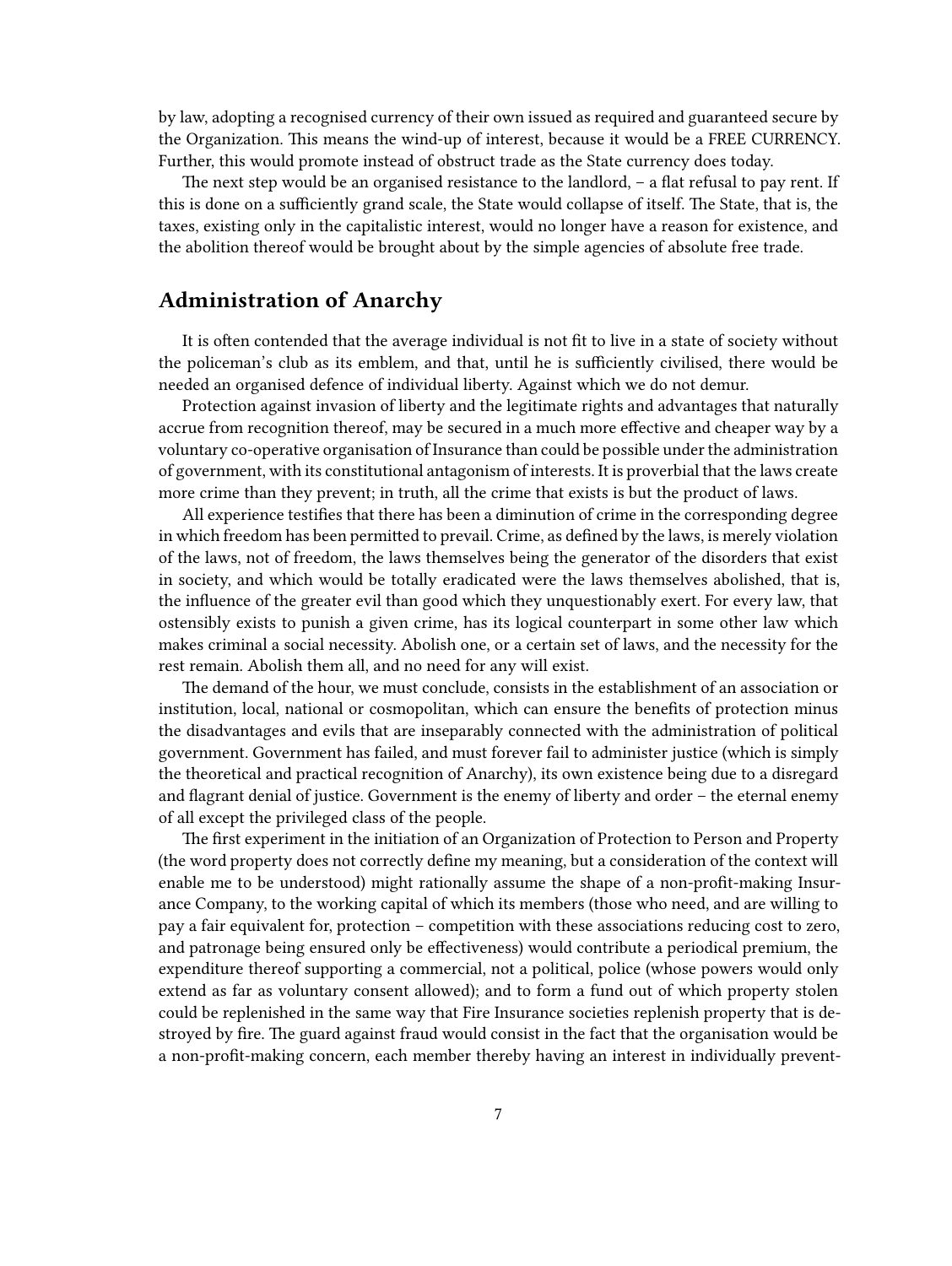ing fraud as well as open theft, for the greater gain of the lesser expenditure of the public, or rather, of the corporate capital, each member being a partner in the enterprise. An admirable illustration wherein honesty can be made to *pay*. A clear gain over government, the state absorbing at least nine-tenths more of wealth than a voluntary association could demand, for which it (the State) never refunds anything at all; unless in the shape of prison-houses; where again more crime and insanity is nurtured and developed than could be possible without them. Prevention of crime (crime being an invasion of Anarchy, and nothing else) is the one right and the one duty. Punishment is a crime itself.

Have I succeeded, reader, in setting you to think?

Will you longer listen to the plausible promises of the political demagogue who always has designs on your liberty and independence?

Or have these few pages been printed in vain?